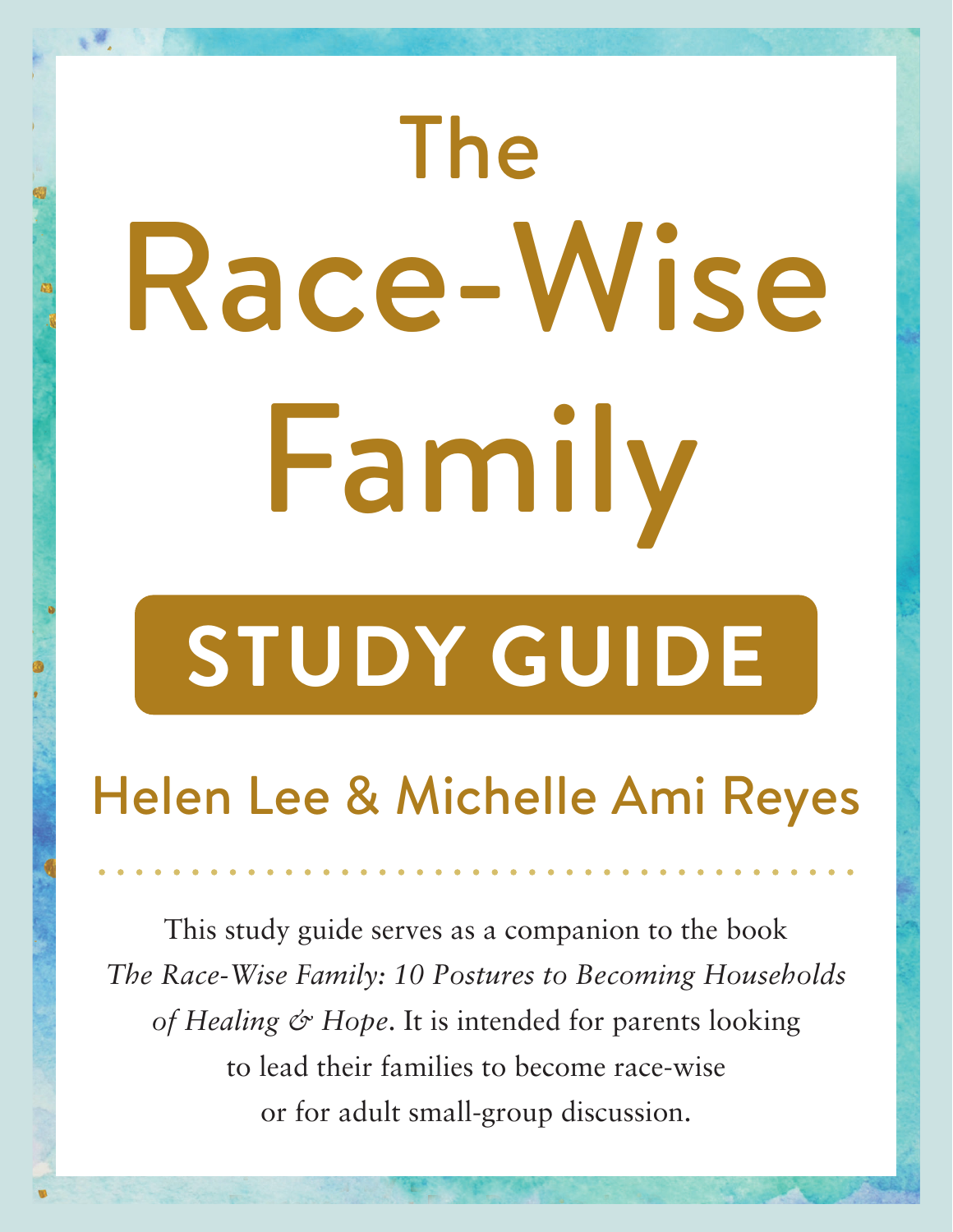## **INTRODUCTION**

1. How often did your parents talk to you about race growing up? What memories do you have of race-related conversations from when you were a kid?

2. What does it mean to be a race-wise family?

69

3. Does it excite you or make you nervous about engaging racerelated issues more as a family?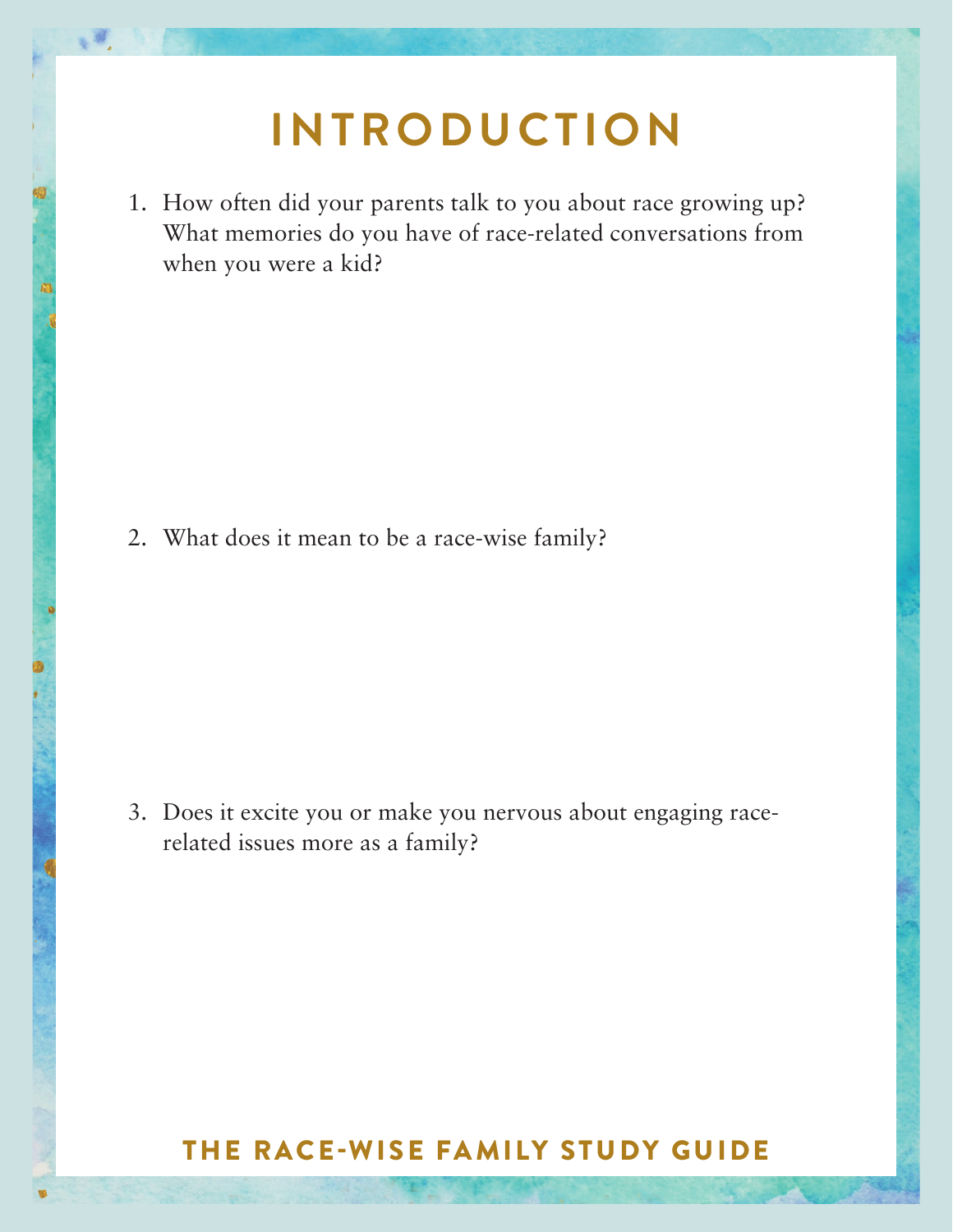## **POSTURE ONE: VALUING MULTIETHNICITY**

1. Recall a time when diversity was discussed in your church or school growing up. How was it presented to you? What were you taught?

69

2. How would you summarize what the Bible says about God's heart for multiethnicity?

3. How did it sit with you to read that "a majority of white evangelical Protestants say that becoming a majority non-white nation in the future will be mostly negative" (pp. 9–10)?

4. What is one practice that your family can begin incorporating to place a greater value on multiethnicity?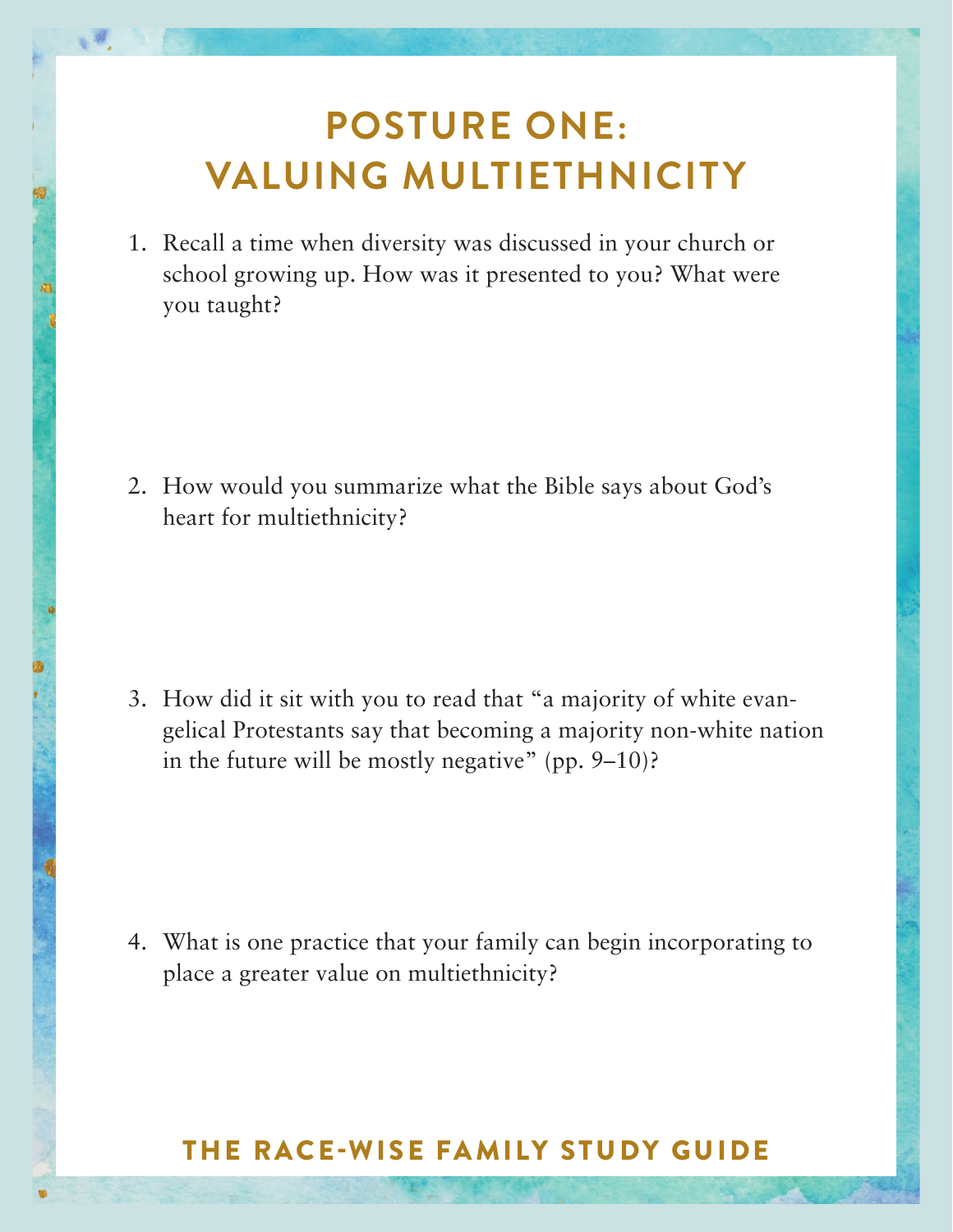## **POSTURE TWO: SEEING COLOR**

1. Were you taught to be colorblind growing up? Why or why not?

鄉

2. What does it mean to "see color" through a Christ-centered lens? What are the biblical benefits of seeing color?

3. What are ways that both you and your children can better see color in your everyday lives?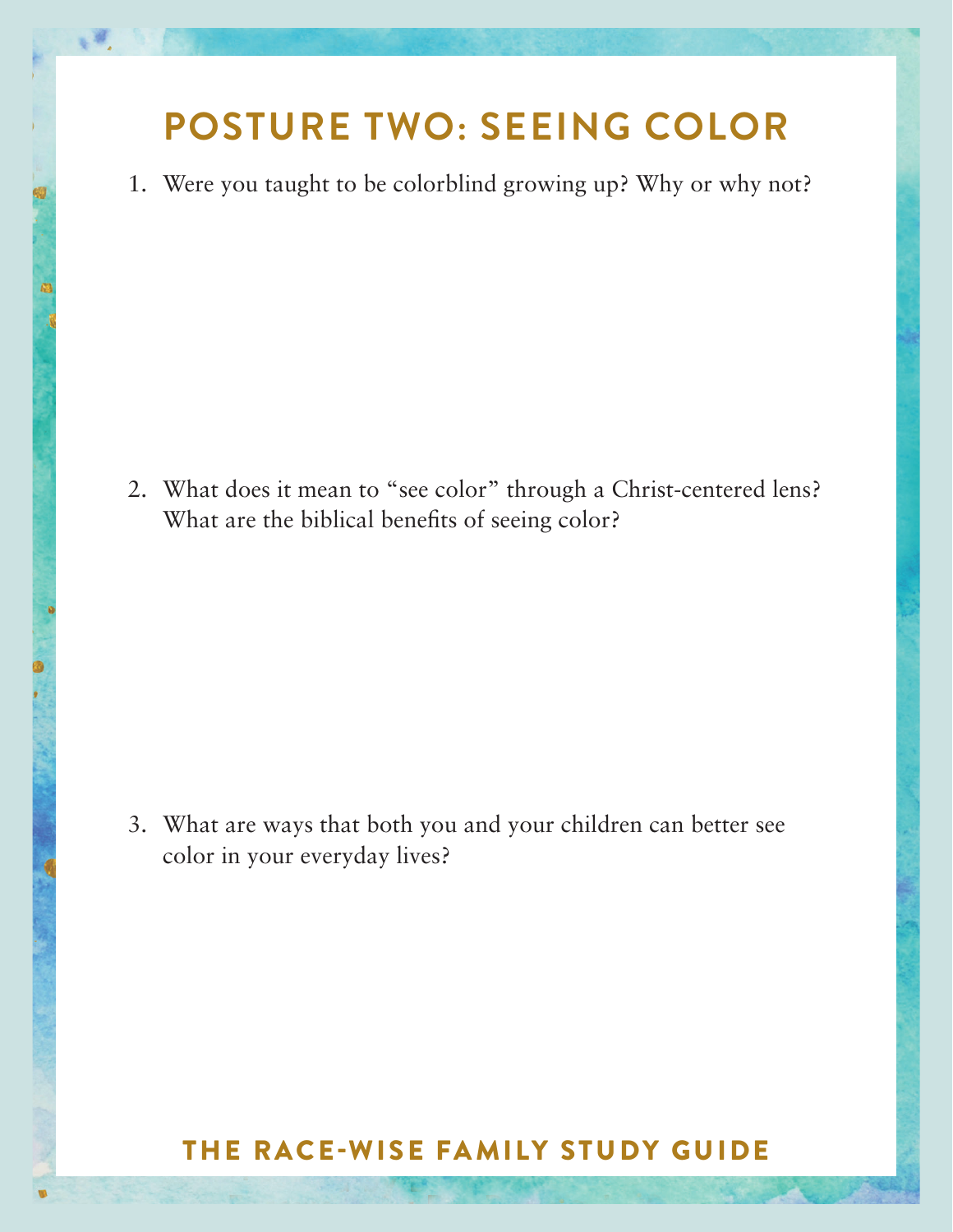### **POSTURE THREE: UNDERSTANDING A BIBLICAL VIEW OF RACISM**

1. Recall a time when you felt unsure of how to name a certain behavior or attitude that crossed the line into racism.

2. What is a concise definition of racism? What does the Bible say about racism?

3. What could it look like practically in our families "to proactively love those who are different from us and to examine the ways in which we knowingly or unknowingly support systems and structures that benefit any dominant group" (p. 37)?

4. After reading this chapter, what emotion best describes how you're feeling about addressing racism with your children? Explain why.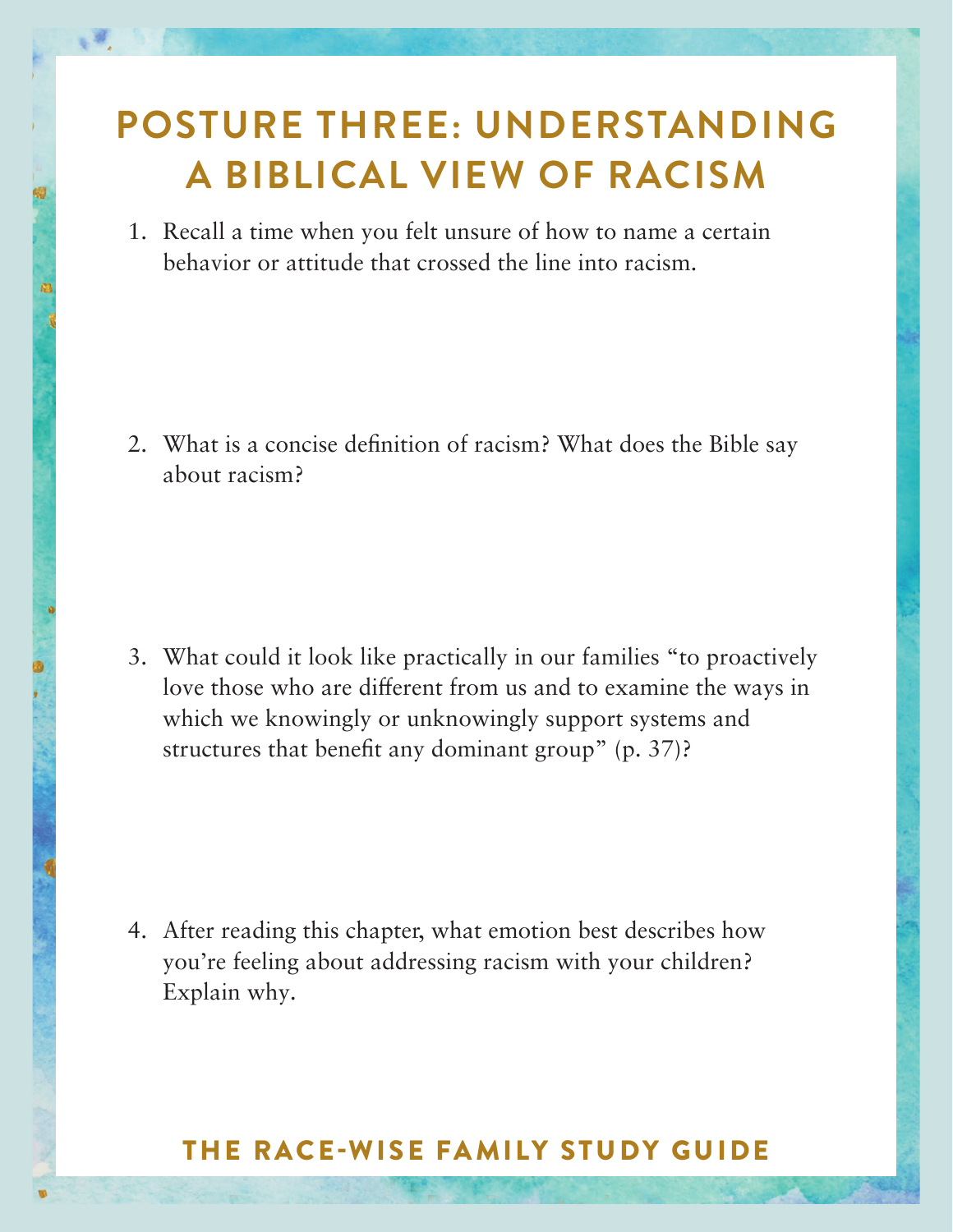#### **POSTURE FOUR. ENING AUD HEADTS TO LAME POSTURE FOUR: OPENING OUR HEARTS TO LAMENT**

 $\mathcal{L} = \mathcal{L} \times \mathcal{L}$  and  $\mathcal{L} = \mathcal{L} \times \mathcal{L}$  unsure of how to name a certain be-1. How often do you watch the news with your kids?

2. Think of a race-related event in the past few years that impacted a community of color other than your own. Was it easy or difficult to empathize with the people affected? Explain why.

3. What phrase or idea about biblical lament from this chapter is sitting with you right now?

4. What is one practical way you can model healthy grief and compassion for your children?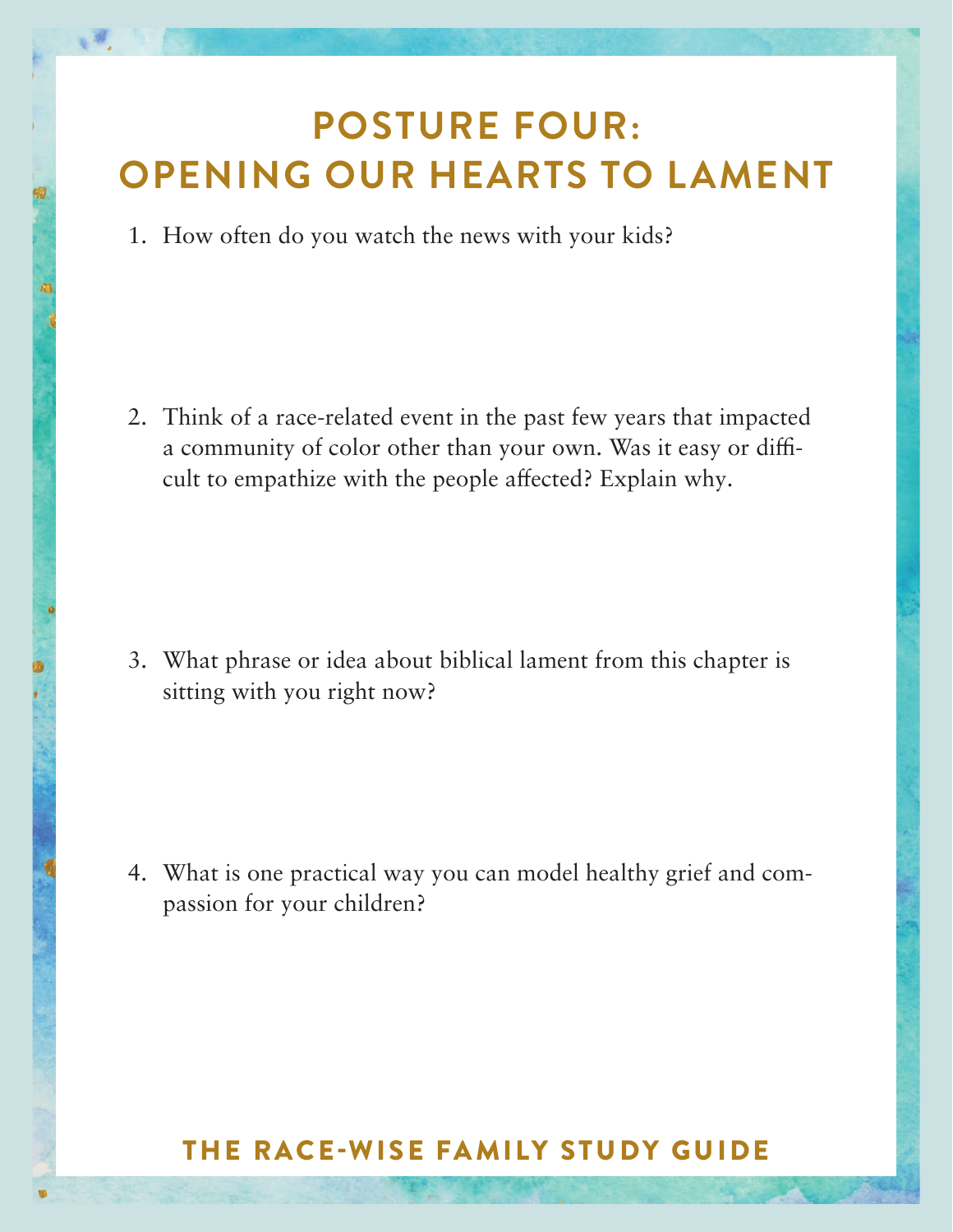## **POSTURE FIVE: SPEAKING WORDS OF LOVE AND TRUTH**

1. Have you ever been on the receiving end of a racial slur? Have you ever communicated a racial slur toward someone else?

2. How would you define and differentiate the prophetic and pastoral voices that Scripture calls us each to have?

3. Do your friends and neighbors of other cultures know that you would stand up for them? Do they regularly hear verbal encouragement and affirmation from your family?

4. What is a practical way you can equip your children to speak truth and love?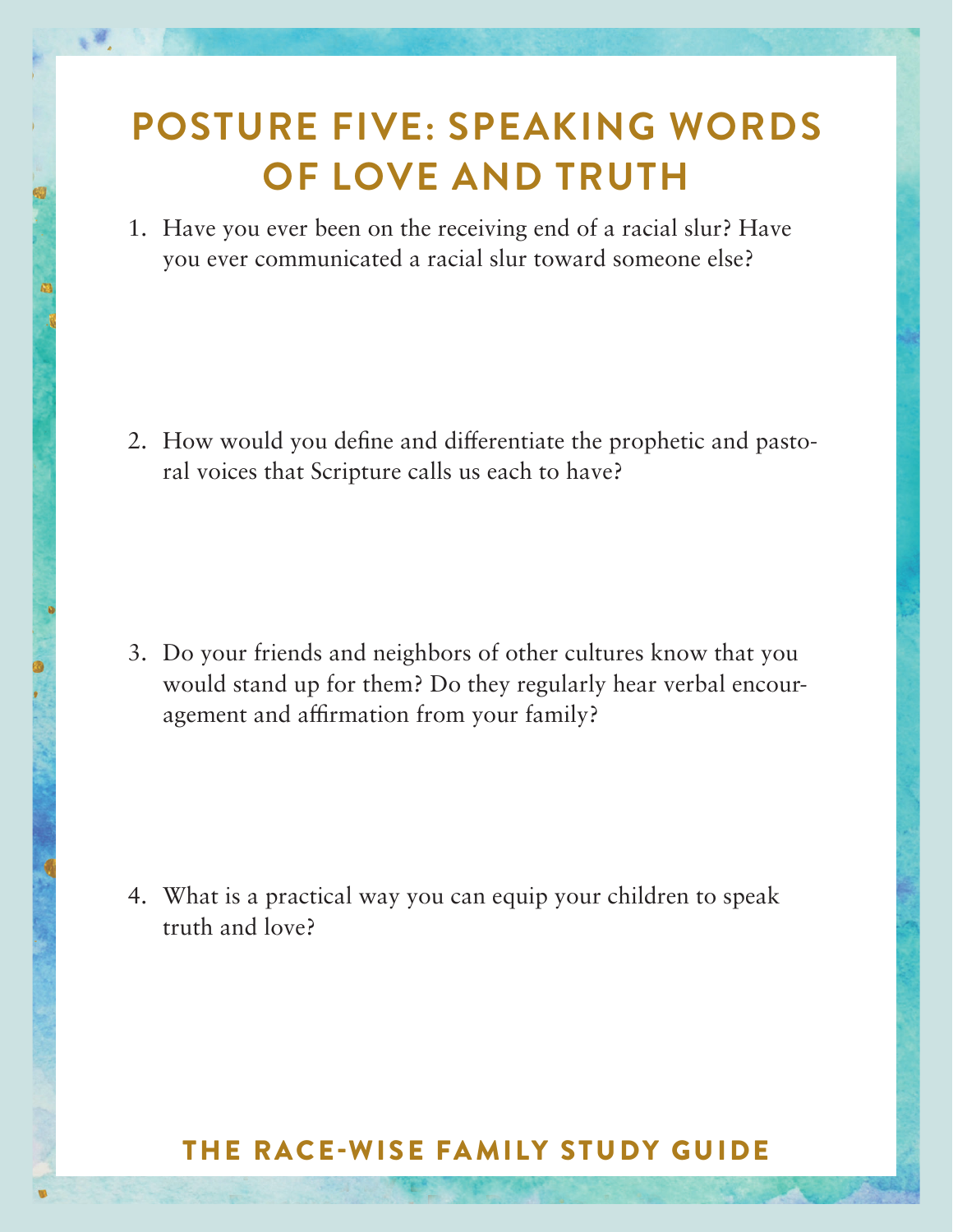## **POSTURE SIX: RESPONDING TO CURRENT EVENTS**

1. What news channel do you usually watch (or read)? Have you ever noticed reporters on this channel using harmful racial rhetoric?

2. What is narrative justice?

3. What is a race-related issue that you want to become more knowledgeable about?

4. What would it look like for your family to have Gospel-rooted news literacy?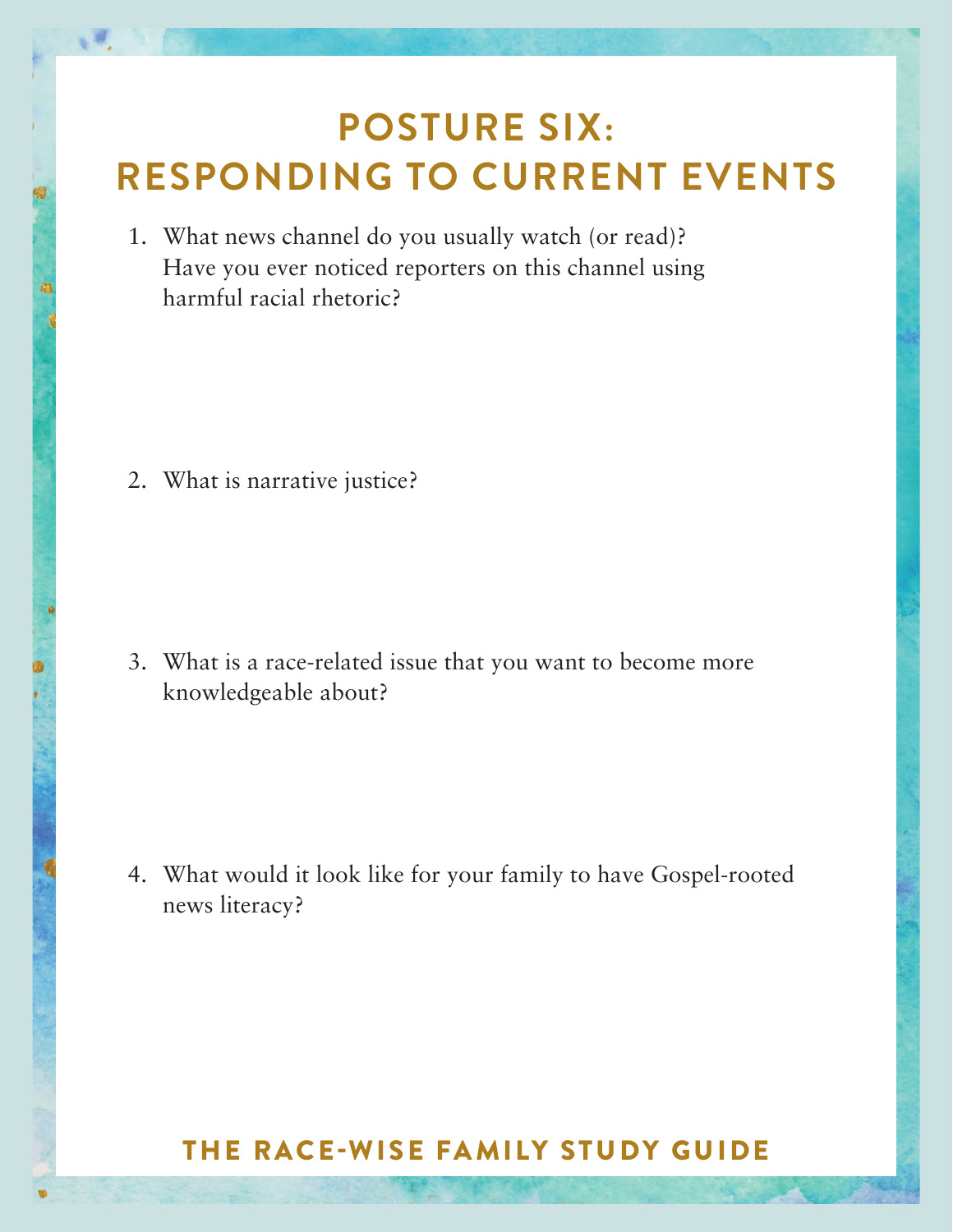## **POSTURE SEVEN: ADDRESSING PRIVILEGE**

1. What is privilege?

69

2. What does the Bible say about privilege? What is the biblical goal of deconstructing privilege?

3. In what ways are you privileged as well as disprivileged?

4. What is one way you can begin addressing privilege with your kids?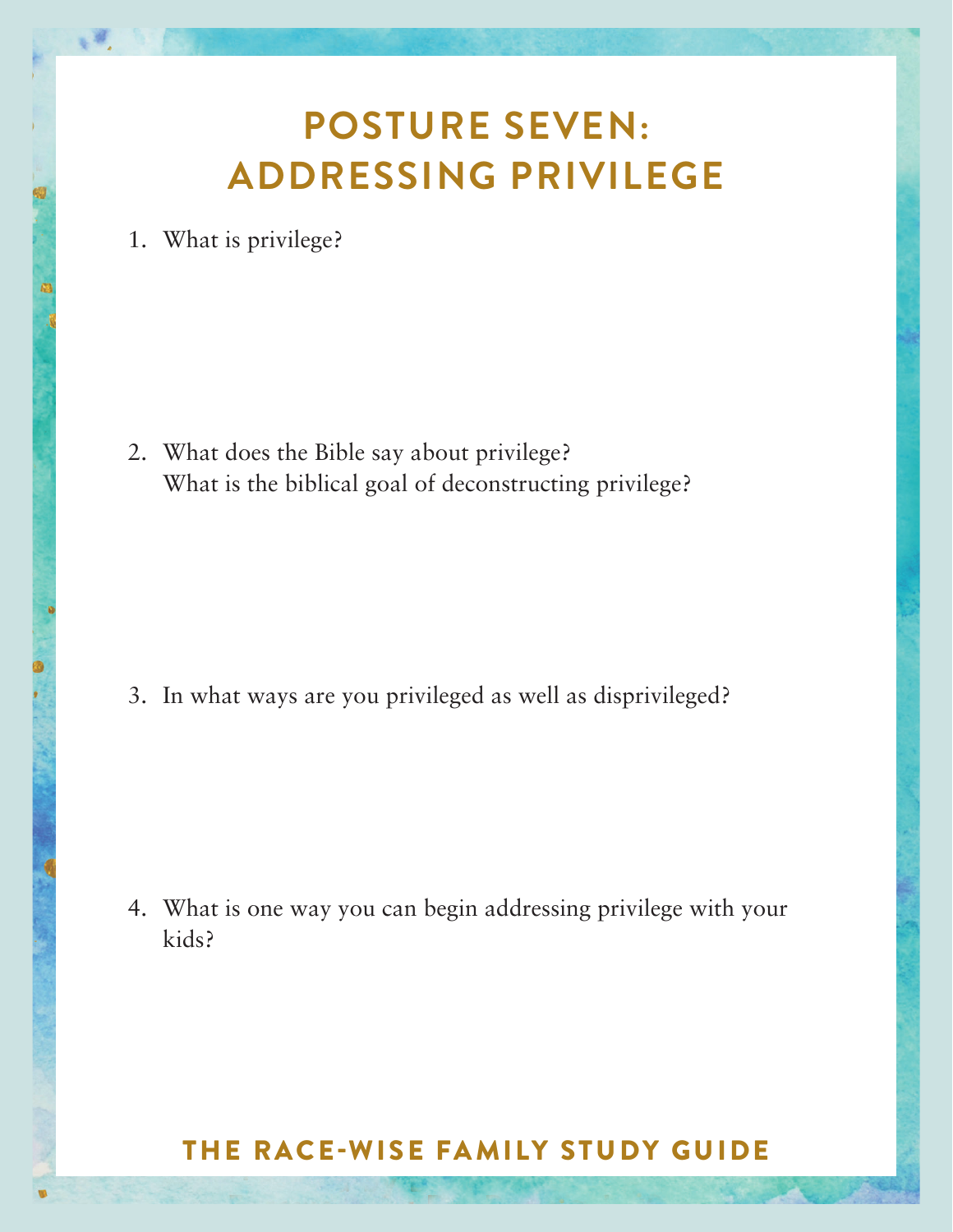## **POSTURE EIGHT: ASSESSING OUR BIASES**

1. Recall a time when you had an unconscious bias toward a person of another culture revealed to you. What was that experience like?

2. What are 1–2 simple steps you can take to increase your family's awareness to racial biases?

3. Take the Multiethnicity Quotient assessment at the end of the book. What were your results? Do your results surprise you? In what ways do you need to grow right now?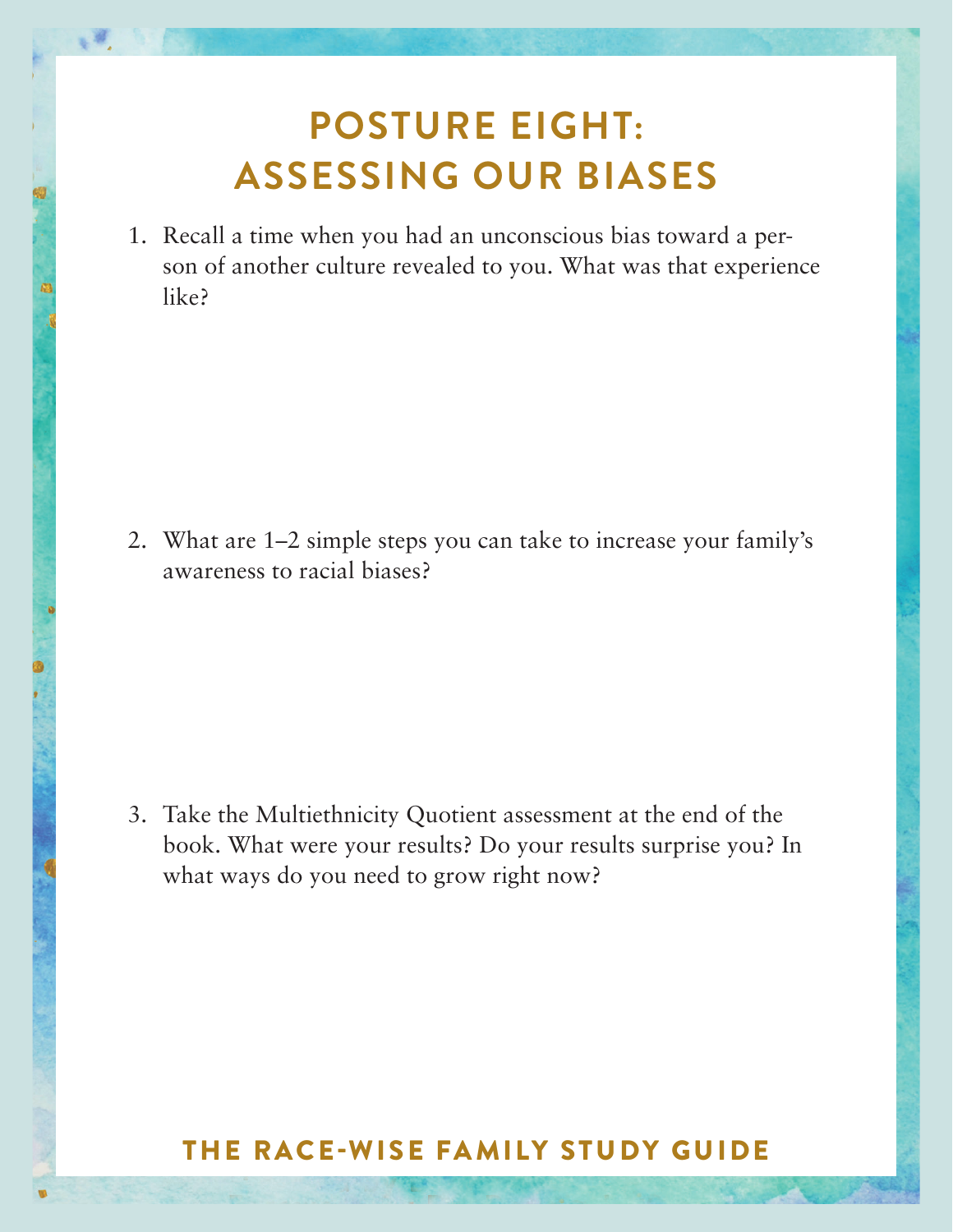## **POSTURE NINE: JOURNEYING TOWARD RACIAL HEALING**

1. Recall a time you experienced racial trauma (either big T or little T trauma).

鄉

2. How would you define the terms "racial healing" and "resilience"?

3. What are your family's current needs? What kind of safe space could you begin cultivating for your family?